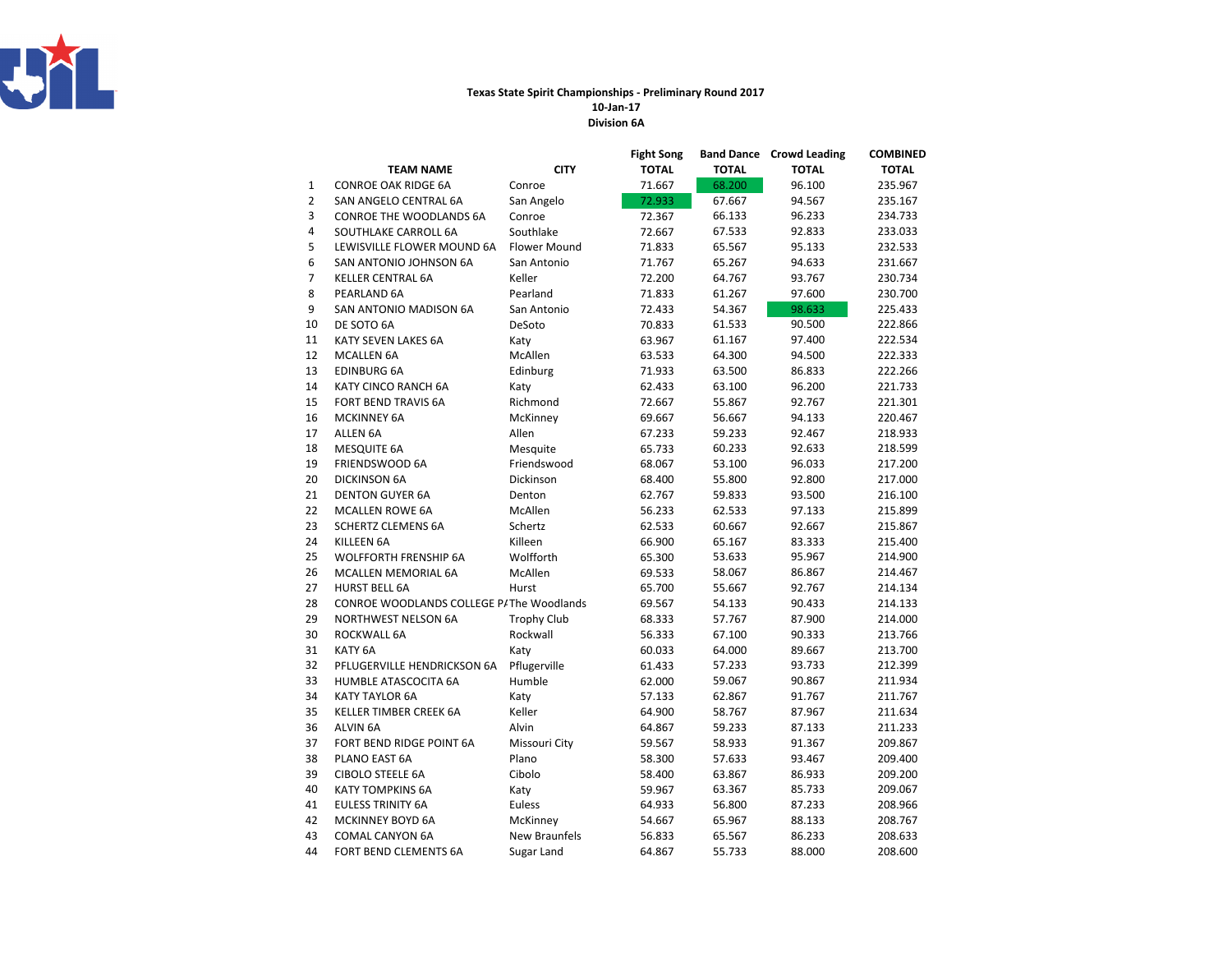

## Texas State Spirit Championships - Preliminary Round 2017

Division 6A 10-Jan-17

|    |                                     |               | <b>Fight Song</b> | <b>Band Dance</b> | <b>Crowd Leading</b> | <b>COMBINED</b> |
|----|-------------------------------------|---------------|-------------------|-------------------|----------------------|-----------------|
|    | <b>TEAM NAME</b>                    | <b>CITY</b>   | <b>TOTAL</b>      | <b>TOTAL</b>      | <b>TOTAL</b>         | <b>TOTAL</b>    |
| 45 | <b>WEATHERFORD 6A</b>               | Weatherford   | 57.767            | 64.833            | 85.933               | 208.533         |
| 46 | <b>BEAUMONT WEST BROOK 6A</b>       | Beaumont      | 64.800            | 51.333            | 91.900               | 208.033         |
| 47 | <b>ALIEF TAYLOR 6A</b>              | Houston       | 61.600            | 57.367            | 87.833               | 206.800         |
| 48 | EDINBURG VELA 6A                    | Edinburg      | 66.467            | 53.767            | 86.333               | 206.567         |
| 49 | <b>LUFKIN 6A</b>                    | Lufkin        | 63.600            | 59.733            | 82.667               | 206.000         |
| 50 | LEWISVILLE HEBRON 6A                | Carrollton    | 57.167            | 58.733            | 89.400               | 205.300         |
| 51 | PSJA NORTH 6A                       | Pharr         | 65.667            | 51.167            | 87.133               | 203.967         |
| 52 | DALLAS SKYLINE 6A                   | <b>Dallas</b> | 55.667            | 62.200            | 85.833               | 203.700         |
| 53 | <b>WESLACO 6A</b>                   | Weslaco       | 59.033            | 55.300            | 89.133               | 203.466         |
| 54 | <b>ARLINGTON 6A</b>                 | Arlington     | 60.233            | 58.300            | 83.967               | 202.500         |
| 55 | <b>HOUSTON CLEAR LAKE 6A</b>        | Houston       | 68.067            | 59.300            | 74.833               | 202.200         |
| 56 | AUSTIN VANDEGRIFT 6A                | Austin        | 63.133            | 57.333            | 81.700               | 202.166         |
| 57 | <b>HUMBLE KINGWOOD 6A</b>           | Kingwood      | 59.267            | 57.667            | 85.167               | 202.101         |
| 58 | PLANO WEST 6A                       | Plano         | 61.533            | 53.333            | 86.567               | 201.433         |
| 59 | SAN ANTONIO CHURCHILL 6A            | San Antonio   | 58.833            | 62.933            | 79.500               | 201.266         |
| 60 | KILLEEN ELLISON 6A                  | Killeen       | 55.667            | 58.300            | 86.933               | 200.900         |
| 61 | <b>CONROE 6A</b>                    | Conroe        | 58.200            | 62.033            | 80.233               | 200.466         |
| 62 | WACO MIDWAY 6A                      | Waco          | 54.833            | 58.233            | 87.333               | 200.399         |
| 63 | TYLER 6A                            | Tyler         | 71.067            | 56.600            | 72.667               | 200.334         |
| 64 | TYLER LEE 6A                        | Tyler         | 52.867            | 61.467            | 85.667               | 200.001         |
| 65 | PFLUGERVILLE 6A                     | Pflugerville  | 57.400            | 57.667            | 84.867               | 199.934         |
| 66 | LC CLEAR FALLS 6A                   | League City   | 58.400            | 55.333            | 86.167               | 199.900         |
| 67 | EDINBURG ECONOMEDES 6A              | Edinburg      | 61.433            | 45.267            | 93.133               | 199.833         |
| 68 | DEL VALLE 6A                        | Del Valle     | 59.733            | 55.800            | 84.133               | 199.666         |
| 69 | LA PORTE 6A                         | La Porte      | 56.733            | 55.833            | 86.500               | 199.066         |
| 70 | LEWISVILLE MARCUS 6A                | Flower Mound  | 56.833            | 57.400            | 84.067               | 198.300         |
| 71 | <b>ARLINGTON MARTIN 6A</b>          | Arlington     | 59.500            | 54.900            | 83.000               | 197.400         |
| 72 | <b>MONTGOMERY 6A</b>                | Montgomery    | 54.133            | 56.333            | 86.333               | 196.799         |
| 73 | EL PASO FRANKLIN 6A                 | El Paso       | 61.400            | 49.067            | 85.933               | 196.400         |
| 74 | <b>BELTON 6A</b>                    | Belton        | 56.367            | 57.700            | 81.467               | 195.534         |
| 75 | RICHARDSON LAKE HIGHLANDS 6A Dallas |               | 56.433            | 53.467            | 84.900               | 194.800         |
| 76 | ODESSA 6A                           | Odessa        | 62.233            | 47.000            | 85.167               | 194.400         |
| 77 | CLUTE BRAZOSWOOD 6A                 | Clute         | 59.233            | 47.500            | 87.533               | 194.266         |
| 78 | <b>AUSTIN LAKE TRAVIS 6A</b>        | Austin        | 55.433            | 61.033            | 77.267               | 193.733         |
| 79 | <b>BUDA HAYS 6A</b>                 | <b>Buda</b>   | 55.433            | 49.967            | 88.067               | 193.467         |
| 80 | ARLINGTON LAMAR 6A                  | Arlington     | 54.233            | 57.400            | 81.400               | 193.033         |
| 81 | <b>NEW BRAUNFELS 6A</b>             | New Braunfels | 57.000            | 55.600            | 80.433               | 193.033         |
| 82 | <b>SOUTH GARLAND 6A</b>             | Garland       | 57.400            | 58.800            | 76.233               | 192.433         |
| 83 | <b>HOUSTON CYPRESS FALLS 6A</b>     | Houston       | 58.200            | 43.467            | 90.667               | 192.334         |
| 84 | PHARR-SAN JUAN-ALAMO 6A             | San Juan      | 54.067            | 58.267            | 79.533               | 191.867         |
| 85 | <b>COPPERAS COVE 6A</b>             | Copperas Cove | 57.367            | 55.900            | 78.333               | 191.600         |
| 86 | DEL RIO 6A                          | Del Rio       | 54.967            | 55.100            | 81.367               | 191.434         |
| 87 | KILLEEN HARKER HEIGHTS 6A           | Killeen       | 54.000            | 53.967            | 82.867               | 190.834         |
| 88 | <b>FORT BEND AUSTIN 6A</b>          | Sugar Land    | 55.533            | 49.700            | 85.600               | 190.833         |